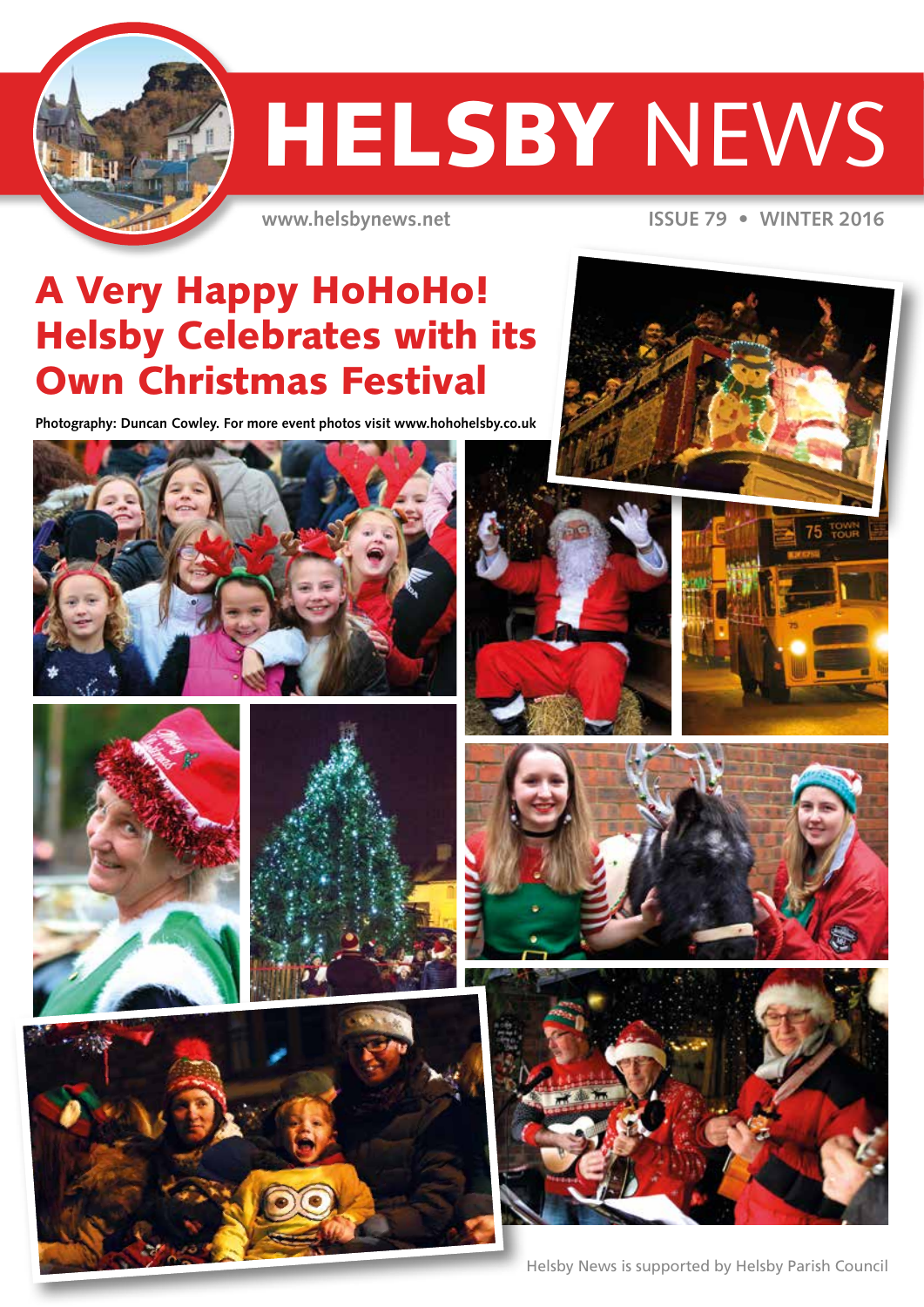# News in Brief

Your Helsby News has been awarded "Highly Commended" in the Cheshire Community Pride Awards 2016.

### Have your Say on Parking

CWaC is developing a parking policy! Have your say at the consultation event taking place at Tesco's on Tuesday 12 January 2017 3pm-7pm.

### Book Group

Do you enjoy reading? We get together once a month to discuss a book we have read. We meet at Helsby Community Centre from 2pm to 3pm. Our next meeting is on 14th December and our book is "The Great Gatsby" by F.Scott Fitzgerald. The library provides free copies of all our chosen books. If you would like to find out more contact Biddy Mason on 01928 724710 or e-mail biddyone@talktalk.net

### Parish Councillor's Surgery Dates, Jan- April 2017

07 Jan 2017 04 Feb 2017 04 March 2017 01 April 2017

Meet your Parish Councillor, 10am until 12 noon, Committee room, Helsby Community Centre

#### Progress being made on the Halton Curve scheme

Helsby Residents will be interested to hear that the plan to re-open the Halton Curve remains on-course for construction to begin during Summer 2017, with completion of the new infrastructure in Spring 2018 and all being well the new passenger services to Liverpool starting up in December 2018.

Merseytravel is continuing the process of securing an operator for the initial services over the Curve between Liverpool and Chester and the future extension into Wales.

Halton Curve is part of a £340m investment in the area's rail network over the next three years, funded by Network Rail and the Liverpool City Region through the government's Growth Deal.

*Barbara Ginty*

# Christmas Church Services

#### HELSBY METHODIST CHURCH

**Sunday 4th December** 4.00pm Community Carol Service. Led by Revd Ashley Cooper

**Sunday 18th December** 10.30am Carol Service

**Saturday 24th December – Christmas Eve**

4.00pm Christingle Service

#### **Sunday 25th December – Christmas Day**

10.30am Family Celebration - Bring a present - share the fun.

## ST PAUL'S CHURCH

**Sunday 18th December** 6.30pm Carol Service



**Saturday 24th December – Christmas Eve**  4.30pm to 5.00pm Crib and Christingle

Service **11.30pm Midnight Mass Sunday 25th December – Christmas Day**

10.00am Holy Communion with Carols

# **A New Parish Councillor for Central Ward**

A warm Helsby welcome to 35 year old Tim Thorne, who recently joined Helsby Parish Council to represent residents of Central Ward. Tim and his wife Kelly, both probation officers, settled in Helsby a couple of years ago and want to play an active part in village life. A warm welcome too to the latest addition to the Thorne family, baby son, Max, born on 15th November 2016.

New dad, Tim, put himself forward as a parish councillor because he believes if .<br>vou want to make a difference vou have to get involved. He is taking his time to get to know the village and how it all works and hopes folks will find him approachable. Certainly you can't miss him. Many will already have spotted this 6ft 7 inch giant of a young man walking Boo, his dog, on Helsby Hill.

Tim told Helsby News of a couple of his pet hates: Litter and Dog Mess! We can all agree with him on that.

Helsby News Editorial Team Marj Thoburn, Barbara Ginty, Betty Grieve, Vicky Mohring

Web: www.helsbynews.net Email: editor@helsbynews.net Tel: 01928 724848 / 722304



"There's lots of Parish business to get your head around and I am enjoying finding my feet on the important issues for the village."

More of Tim Thorne to come.

*Marj Thoburn*

Printed by NeuroMuscular Centre Supported by Helsby Parish Council

Design kindly provided by

carswellcreative.co.uk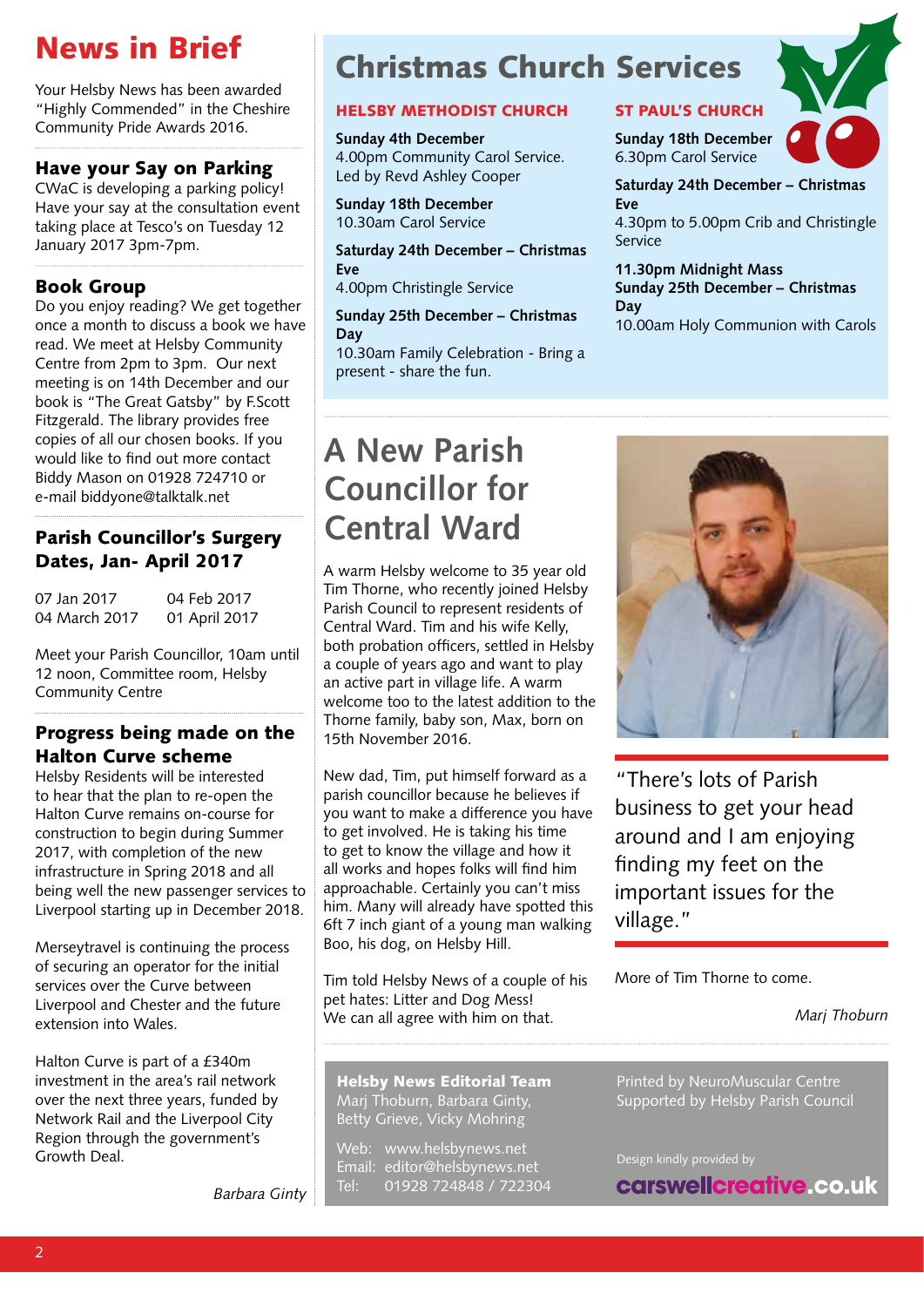# Ho Ho Helsby – A Christmas Community Event for everybody

Out of a 'mixed' exchange of views on the Helsby Facebook page about the Christmas celebrations in a nearby village, there came a suggestion from local Duncan Cowley, 'Well why can't Helsby have a celebration of its own?!'. A number of people thought that was a very good question and, in the cold, dark days of January 2016, 'HoHo Helsby' was born.

At the initial meeting, a brainstorming session produced a very, very long list of ideas, but central to everyone's thinking was the desire to have a very large, very pretty, Christmas tree of our own! The group of around 14 members soon set about dividing up the responsibilities to produce a festive celebration which would be inclusive of all the residents of the village. The HoHo Helsby Working Group focused on providing 'something for everyone'; all ages and all abilities.

Fund-raising became a priority when the scale of the cost of a tree, its base, electrical supplies and lights, as well as traffic management charges, pushed the estimated cost over £8,000. It seemed a mountain of a task, but thanks to the support of the local businesses, on-line funding from local residents, grants from our County Councillor and Parish Councillors, advice from Clerks to Frodsham, Northwich and Helsby Councils, the event took shape and was viable.

Many hours were also spent by the Working Group volunteers at the Tea Rooms (many thanks to Diane & the team for sustenance!) drawing up plans and then going out and manning tombolas, providing bingo nights, raffles and sponsored endurance events, as well as designing promotional adverts as well as a website. It was very hard work with



many sleepless nights, many laughs and certainly many memorable moments!

The event took shape but kept true to its original values of having a true community Christmas festival by the residents for the residents. On the 3rd December 2016, HoHo Helsby will have delivered to Helsby its own majestic tree with beautiful donated star atop in the centre of the village. We will have had Santa in his grotto and his brand new sleigh (from Rotary), choirs singing and bands playing, Humbug the pony on hand to assist, over 30 craft stalls, Elvis and a funfair at Helsby Sports Club, as well as a procession of 6 floats with the local children, businesses and older residents all involved.

It is a testament to the Working Group that all of the original members are still in place and a number of new volunteers joined in just when we needed them in the run up to the event. The investment has been made in what is hopefully a lasting legacy for the village for years to come, so that Helsby can continue to say HoHoHo to everyone who calls it home for a very long time.

**Thanks to everyone who has supported the event in many different ways, and here's hoping that the Working Group members don't sleep right through Christmas!**

> *Dianne Walker, Chair, HoHo Helsby.*

# 100 Years Young

On Wednesday 12th October 2016, Mrs Winifred Fletcher celebrated her 100th birthday with friends and family at Heathercliffe Residential Care Home Helsby, where she has lived since January 2013.

Winnie, as she affectionately known, married her husband Herbert in 1940 and lived for 73 years in Bates Lane before moving to Heathercliffe. On her birthday Winnie was presented with flowers from Helsby Parish Council Chairman, Terry O'Neill and a

commemorative certificate from Councillor Mallie Poulton, Mayor of Frodsham.

To celebrate the occasion and in lieu of presents, Winnie made a donation to the funds of St. Pauls Parish Church Helsby where she has been a life long parishioner.

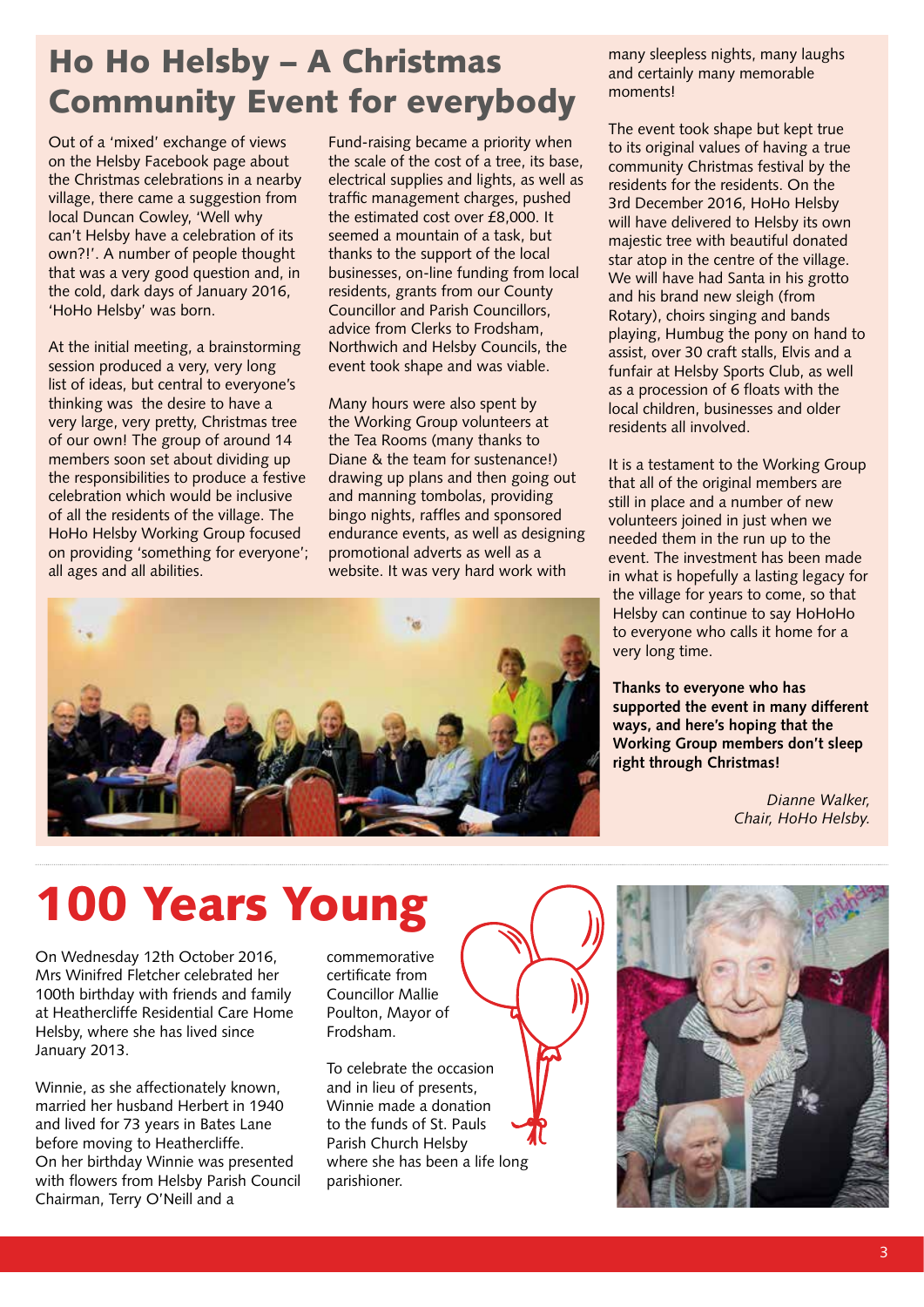

#### Helsby High School raises over £800 for Poppy Appeal 2016

In the run-up to Armistice Day on the 11th November 2016, the 6th Form Prefect Team sold a variety of Poppy Appeal merchandise to raise funds for the Royal British Legion. This included items such as wristbands, pencils, key rings, 1916-2016 commemorative badges, and of course the standard paper poppies.

6th Form Prefect volunteers coordinated a series of assemblies where they talked about The Royal British Legion assisting in the rehabilitation of soldiers;

providing financial, social and emotional support to members and veterans of the British Armed Forces, their families and dependents. They ran stalls in the breakout space during lunchtimes and at the 6th Form Open Evening and Year 11 Information Evening raising over £830.

The Poppy Appeal ended on Friday 11th November with a one minute silence in school to remember and honour those who paid the price for our freedom.

## **National Heritage Recognition for Helsby War Memorial**

To mark the centenary of WW l, Historic England embarked on a project to add 2,500 war memorials to the National Heritage List for England. Helsby's War Memorial has been granted Grade II listed status. Dedicated in April 1920, and paid for by public subscription, it commemorates the 20 local men who died during WW I and 17 who fell in WW II.

Four of the young men listed died in 1916, 100 years ago. Harry Whitby died on the 13th May, aged 26. Harry, born in Frodsham, moved to Helsby when his widowed mother married Charles Wooldridge in 1894. He is remembered on the Arras Memorial.

Walter Fairhurst, of Cable Terrace, went down with the H.M.S. "Indefatigable" during the Battle of Jutland in May. He was only 20 and had joined the navy as a stoker four years earlier. His name is on the Plymouth Naval Memorial. William H. Barlow was the son of

William Bentley Barlow of The Avenue, the Chief Officer of the Works Fire Brigade. William H. had attended Runcorn Grammar School and was a

choir boy and church organist. He was killed on the 1st July, the first day of the Battle of the Somme. He is remembered on the Thiepval Memorial together with Harry Hoose, also of the Avenue, who died on the 11th July. Harry had worked at the Cable Factory and in his spare time volunteered at the Red Cross Hospital.

*Sue Lorimer*

#### 2016: And Helsby Remembered Them

Remembrance Sunday 2016 saw the folk of Helsby once more remembering all those young men who gave their lives for their country. A packed congregation at St Paul's stood in silence in the churchyard as traffic was halted and the traditional 'last post' was sounded again for another year. The service, led by Rev. Graham Green, paid fitting tribute to their sacrifice. Lest We Forget, They were Remembered Here.



# **Launch of Marshes Community Benefit Fund**

A recent open evening, held in Helsby High, saw the launch of the Marshes Community Benefit Fund (MCBF) and the introduction of the panel who will administer the Fund.



The MCBF has been established by Frodsham Wind Farm Ltd and is expected to generate a fund of up to £3million over the 25 year life of the wind farm. Approximately £120,000 a year will be available for eligible community projects in Frodsham, Helsby, Elton and certain surrounding areas.

Dianne Walker, Chair of MCBF, outlined the application and awarding process and the availability of all the information needed to make an application being available on their website www. marshescbf.uk from the end of November.

There are to be two application windows each year - the first one starting now until 28 February 2017 and the next from March 1 to August 31 2017.

Help with applications is available too from Cheshire Community Action…. so time to get inspired and think boldly. The Panel is looking forward to making awards!

*Marj Thoburn*

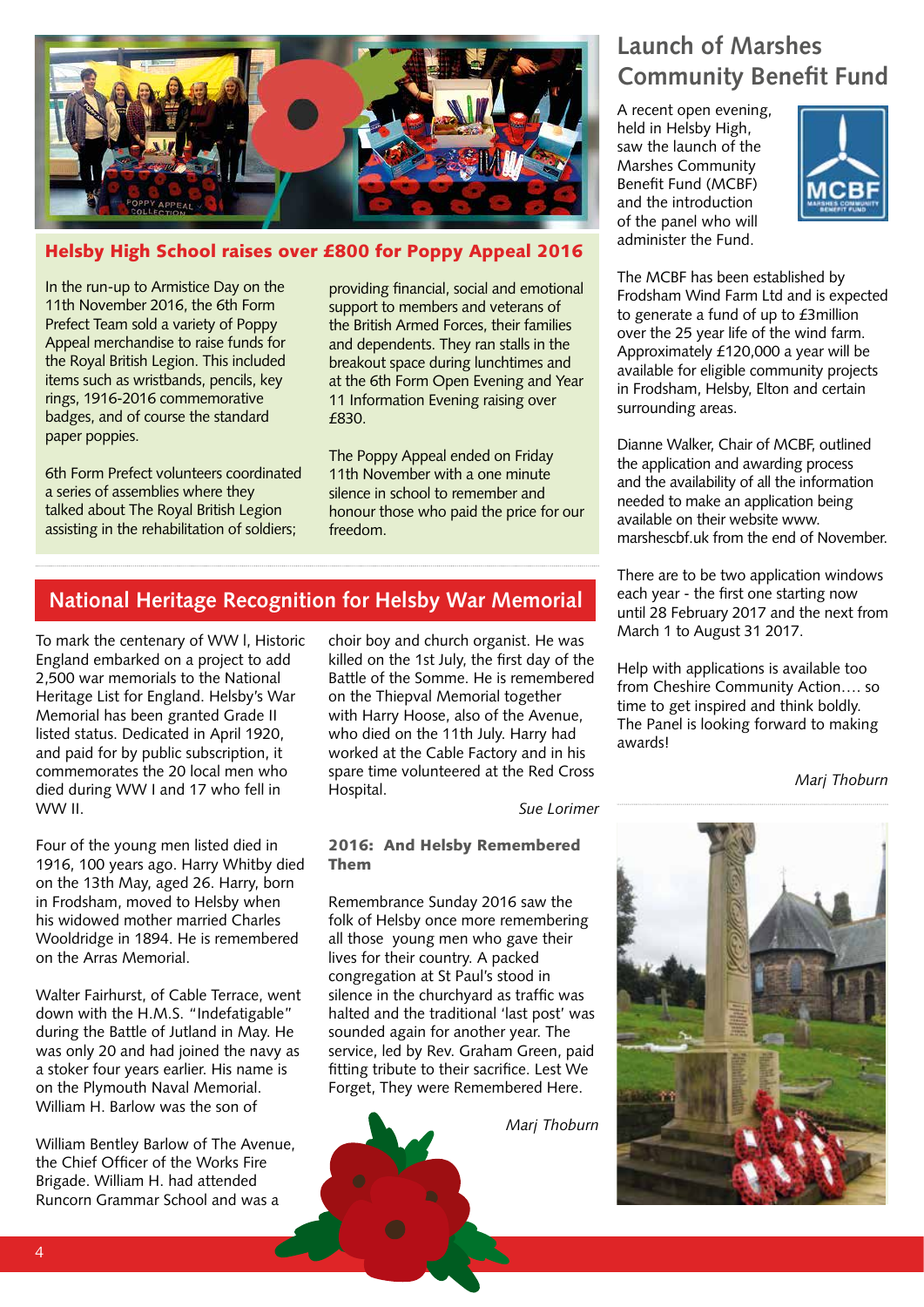# POLICE NEWS



First of all I want to introduce myself, as PCSO John Kopczyk. I am the new Police Community Support Officer for Helsby, replacing Phil Brandreth who has moved on to start a

new career. I have been working closely with Phil over the past few weeks, and have been given a detailed and smooth handover, with all the local issues and concerns in the area.

My main focuses as the new PCSO for Helsby will be to continue Phil's work, looking at the priorities that residents inform us are the main issues. These will be speeding, parking and

youth Anti-Social Behaviour (ASB). I have already done some work with local residents in tackling an issue of drug taking and anti-social behaviour near the community centre and have confronted and dealt with offenders backed up by CCTV footage.

It has been good to meet a number of residents already and I am keen to meet as many as possible in the near future.

Helsby Community Speed Watch Community Speed Watch is designed to increase awareness about the dangers of speeding.

Speeding is one of the factors that most affects the quality of life within the village, which in turn makes it one of the biggest community priorities.

Two Training Days on the use and handling of the speed gun have already taken place for local volunteers and they should be out and about gathering data shortly.

#### Driver Engagement Day in Helsby

On 22nd October 2016 local officers held a Driver Engagement Day on Primrose Lane, Helsby. Officers were out in force stop checking vehicles and looking for driving offences such as speeding, seatbelt offences and mobile phone offences. In total 30 vehicles were stopped over a two hour period for various offences.

One vehicle was caught speeding at 53mph in the 30mph zone!

Another Driver Engagement Day is planned in December.

 **If you have any suggestions please email PCSO John Kopczyk on john.kopczyk@cheshire.pnn.police.uk**

# Ladies Circle Spark Engagement in Current Affairs at Helsby High School

Earlier this year Helsby High School was delighted to receive a cheque for £800 from Frodsham & District Ladies Circle. The donation was a very welcome surprise and this was made possible by fund raising opportunities at Frodsham Festival of Football. Mr Dowler, Headteacher and several year 7 & 8 students, who had helped out at the event, were pleased to receive the cheque at a presentation made by Chair of the Ladies Circle Sue Daly and member Karen Prescott.

The students themselves decided to use the money for an annual subscription to First News. First News is an award winning newspaper especially for youngsters between the ages of 7 to 14. It is the perfect tool to spark early engagement in current affairs with students. Thanks to the Frodsham and District Ladies Circle, the subscription makes news and issues of today accessible to all our students. The donation has allowed us to purchase sixteen paper copies for form classes in Year 7 to 8 and a digital version with unlimited use across all other year groups.

# Abigail's Hard Won Triumph

Congratulations to Helsby resident Abigail Draper, Finance Director of local company RSK, who was a double winner in the prestigious 2016 'Finance Director of the Year Awards' presented on 9th November at the Hilton Liverpool Hotel.



Abigail joined Helsby-based RSK Group in September 2011 at a crucial time for the company, helping it refinance for international expansion.

Abigail said; "I was up against some very strong and worthy competition, so it is an absolute privilege to have won through, both in my individual category, and of course to take the top prize, Finance Director of the Year 2016. I'm proud that I've done it for RSK, a North-West company at a time it has been truly going global.

RSK, whose offices are in the middle of the village on Chester Road, provides independent environmental consultancy and technical services. Earlier this year, in recognition of its ground-breaking environmental operations in Iraq, RSK was awarded a prestigious Queen's Award for Enterprise in International Trade, the UK's highest accolade for business success.

*Barbara Ginty*

## **BOROUGH WIDE 20MPH SPEED LIMIT?**

CWaC have proposed a 20 mile an hour speed limit for most of Helsby. Do we need it? Well not according to a lot of residents who are baffled by the map on the website which shows amongst other things 20 mph restrictions on 30 yard long cul-de-sacs and private roads.

Helsby Parish Council has sent a robust response to CWaC objecting strongly to the proposal on the grounds of unnecessary cost (up to £1,000000 across the Borough) and the unenforceability of the speed limit.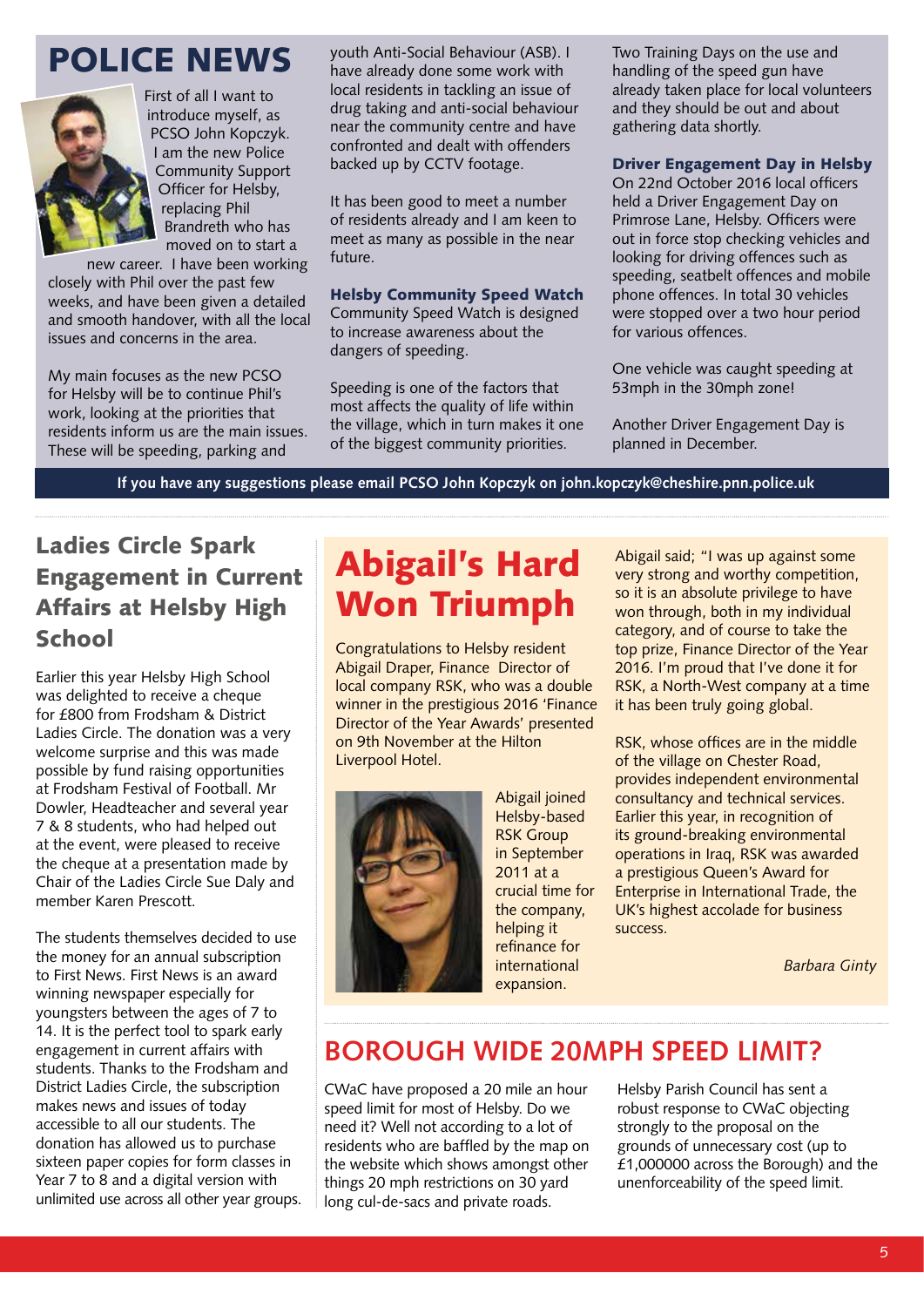In September Team 6 children at Horn's Mill began a project which found them travelling on a train to the Conwy Centre, Anglesey dressed as evacuees and learning what people had to cope with during World War 2.

Then in October they were invited to take part in "The Hope Journey" at Helsby Methodist Church. The children were allocated to 'evacuee families' and throughout the morning took part in The Hope Journey Remembering, run by church volunteers.

They completed their topic with an assembly which explained their learning to their parents, the whole school and some of the Hope Journey volunteers.





# Rucksacks For Refugees

November saw Helsby High School students working together with families and friends to fill 151 rucksacks to be sent to refugee children living in camps in Syria and Europe by a Flintshire based Charity called SHARE.

The rucksacks, which were filled with colouring books, pens, puzzles, warm

clothing, toiletries, and sweet treats, also included heart warming messages of support for the child refugees from some of the students.

Year 11 and Sixth Formers gave up their free time to sort and label the rucksacks and Ms McGovern and Mrs Edwards made it all happen.



#### to make the club so successful*.* **HELSBY HORN'S MILL PRE-SCHOOL CELEBRATES THE OPENING OF ITS NEW LEARNING ENVIRONMENT**

October saw the opening of Horn's Mill Pre-School's new classroom and outdoor play area. These new facilities replace the previous classroom which had come to the end of its life. Cheshire West and Chester have funded the project and have recognised the important

contribution the pre-school makes to Horn's Mill families.

Here we can see just how much more room the children and staff have in this new building.

# Countdown to Christmas

Helsby Opal Club, (Greenwood to its friends) tries to organise a varied programme of activities for the members. Naturally Christmas is extra special and this year there seems to be more happening due to generous offers by various organisations who give their time and talents freely.

Helsby Hillside School Choir, seen below, got us off to a good start.

Usually our volunteer cooks provide Christmas lunch but this year we are "eating out" and members are off to Forest Hills for a festive buffet lunch. Ellesmere Port Lions provided a Christmas Lunch with all the trimmings on Dec. 8th at Springfield for the Opal Club and all the residents. Our final meeting in 2016 will be our Christmas party on 15th Dec. with a visit from Father Christmas and plenty of carol singing. We then close for two weeks and reopen in 2017 to plan our 18th birthday party. It's all happening!! Everyone at Greenwood would like to send seasonal greetings and thanks to everyone locally who helps in any way<br>to make the club so successful

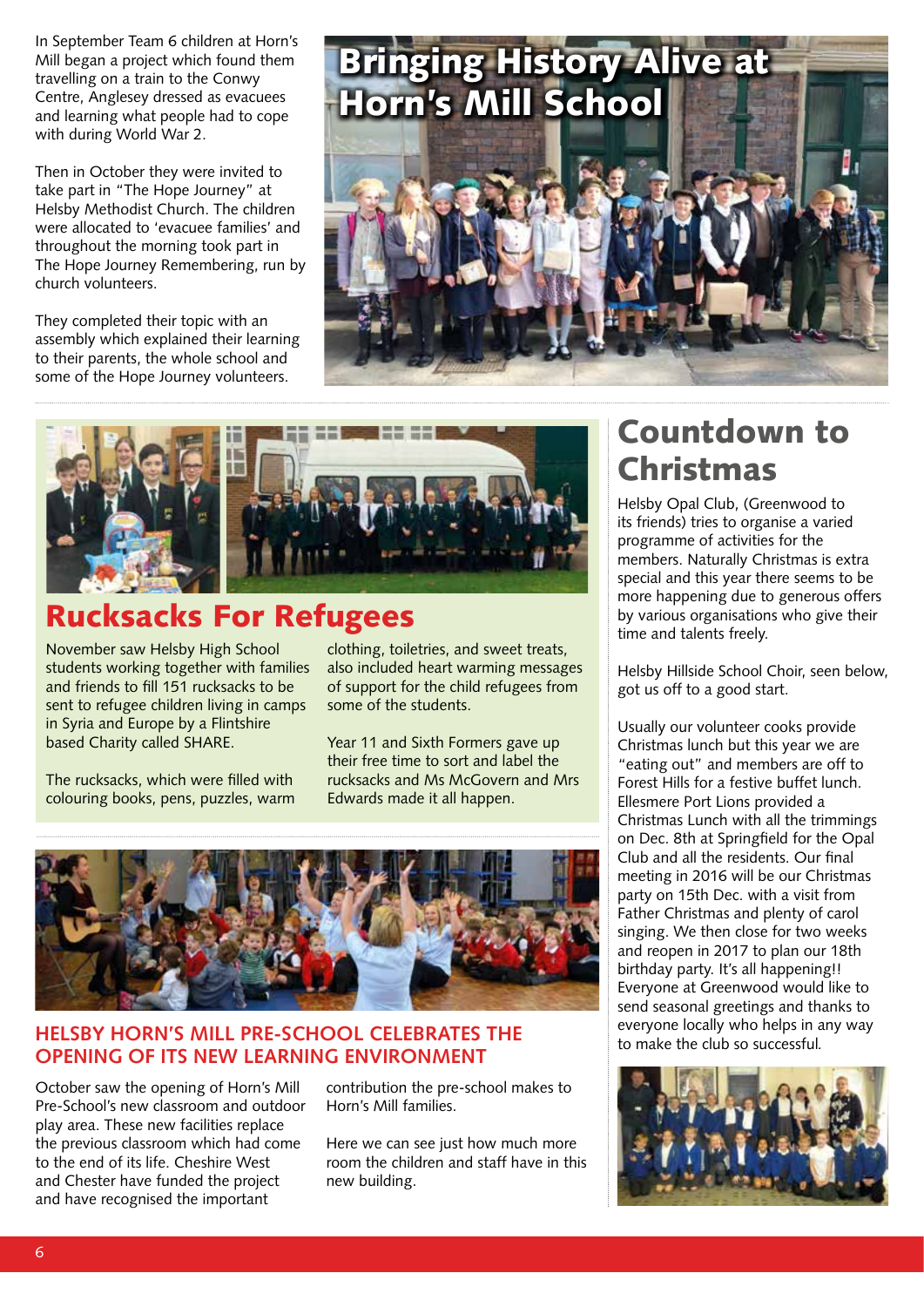# **SCOUTING IN THE MIDNIGHT SUN**

Thirty Scouts, Explorer Scouts and Network Scouts from Mersey Weaver Scout District have been selected to attend the world's northernmost Jamboree in Bodø, Norway.

The group - made up of 12 to 18 year olds from Runcorn, Widnes, Frodsham, Helsby, Norley, Ince and Elton underwent a tough selection process, including a challenging selection day where they were assessed on team working capabilities, personal skill tests, group and individual presentations and also interviewed individually.

A key aspect of the expedition is that they have to



raise all of the funds to get there themselves. The challenge is now on to raise £33,000 in just eight months.

A variety of fundraising efforts are already underway, but the group is also seeking sponsorship and donations. Several fantastic sponsorship opportunities are available including t-shirt and kit sponsor. Michelle Pickstock is waiting to hear from you on 07856 177517.

# **The End of an Era for Tuesday Club**

Helsby's Tuesday Club, which has been part of village life for more than 54 years, will close its doors for the last time on December 13th with a final meeting and Carol Service.

The Club was started way back in 1962 by Angela Green and Betty Higson, now 95 and 101, and through generations has provided a much appreciated weekly social group for its members. Always run by a small team, drawn from the members, it has had great success in bringing folk together and now and then celebrating everything from local birthdays and events to Royal Weddings, Anniversaries, and Jubilees.

Despite best and sustained efforts to recruit new members the Tuesday Club team has had to face the fact that the time has come to end the Club and recognise that times have changed. It seems not possible to attract younger members whose busy lives leave little time for a day time social life. The diminished numbers have often meant that of late they have been running at a loss and that it is just not viable to continue.

December 6th will mark the last Annual Birthday Party. It will mark the end of an era of a wonderful club, full of camaraderie and happy memories and will be much missed by members.

# West End Fame for Tom

Helsby High School are very proud to share the recent success of one of it's Year 8 pupils, Tom Abisgold, who is currently performing as part of the new West End production of "School of Rock". Tom will be one of three boys playing the part of Zack, lead guitarist in the show school's newly formed band.

Based on the iconic hit movie and with a rocking new score by Andrew Lloyd Webber, School of Rock – The Musical follows slacker and wannabe rock star Dewey Finn turn a class of straight-A students into an ear popping, riff scorching, all conquering rock band!

Andrew Lloyd Webber said: **"I'm delighted to be bringing School of Rock – The Musical to the West** 

**End. I'm passionate about children engaging with music and cannot wait for UK audiences to see the remarkably talented group of young actor musicians we have found for our production. They're currently blowing the roof off our rehearsal rooms working with our wonderful cast of grown-ups led by the hilarious David Fynn."**

Tom, seen here on the top of the bus, recently appeared on 'The One Show' promoting the musical and performing live on national television. The opening night was 14th November 2016 – Helsby High School wished good luck to Tom and the rest of the cast and crew.

## Helsby Village Society

#### **New Year, new programme for Helsby Village Society.**

Come and join our friendly and interesting talks, the last Thursday in the month, September through to April. 7.30pm in the Community Centre. Enjoy a cup of tea or coffee and talks on a wide range of subjects all for just £2.00 if you wish to come just as a visitor.

Our programme for 2017 is as follows: **January 28th** - Miscellany of Films by James Walton

**February 23rd** - The Third Planet from the Sun by Brian Hallworth **March 30th** - Heraldry by Tony Bostock

**April 27th** - Norton Priory Gardens by Keith and Kathy Williams – following the AGM. **May** - For members only, a visit to Norton Priory Gardens

For further information please phone Mary Moss on 722997

# **WI News**

Helsby Hillside WI has continued with a varied programme since the last issue of Helsby News.

We have a new programme of events starting in January and would like to welcome new members to our Group. We meet on the 2nd Tuesday of every month in the Helsby Community Centre at 7.30pm. If you would like to know more, or just come for a visit, please go to our webpage on www. helsbyparishcouncil.org.uk and go to useful links and click on WI or contact Pam Hinkley on 01928 722161.